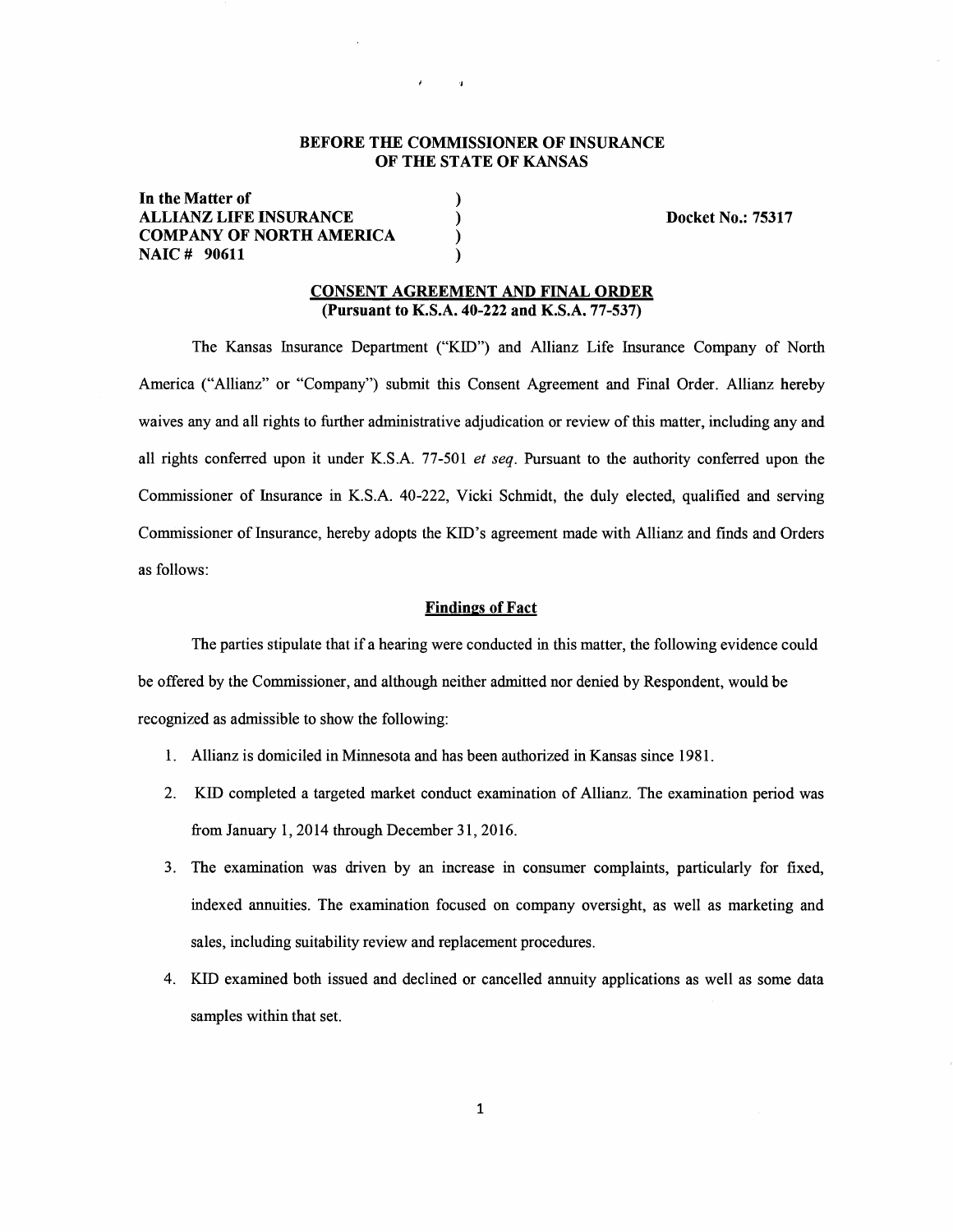5. Allianz primarily distributes fixed, indexed annuities through third party Field Marketing Offices and broker-dealer channels.

 $\mathbf{q}$ 

- 6. KID examined a sample of 108 producer client files to review compliance with suitability and replacement requirements.
	- a. Within this sample, 21 producer client files did not contain the specific producer recommendations.
	- b. Within this sample, 79 producer client files lacked a "Financial Inventory Worksheet" or "substantially similar document" as required by the *Producer Guide to Annuity Suitability.*
	- c. Within the sample were instances of misleading advertising by producers, including deceptive comparisons and depictions of rates of return. These materials were used as sales aids but not approved by Allianz.
- 7. During the examination period, 143 out of 599 total applications identified as replacements were sent outside of the required timeframe, including 10 that were never sent to the replacing carrier.
- 8. Evidence shows inconsistencies in the complaint register.
- 9. Company was given an opportunity to review and respond to findings of the examiners, which was taken into consideration in finalizing the report.

### **Applicable Law**

1. K.S.A. 40-222{a) provides, in part:

(a) Whenever the commissioner of insurance deems it necessary but at least once every five years, the commissioner may make, or direct to be made, a financial examination of any insurance company in the process of organization, or applying for admission or doing business in this state. In addition, at the commissioner's discretion the commissioner may make, or direct to be made, a market regulation examination of any insurance company doing business in this state.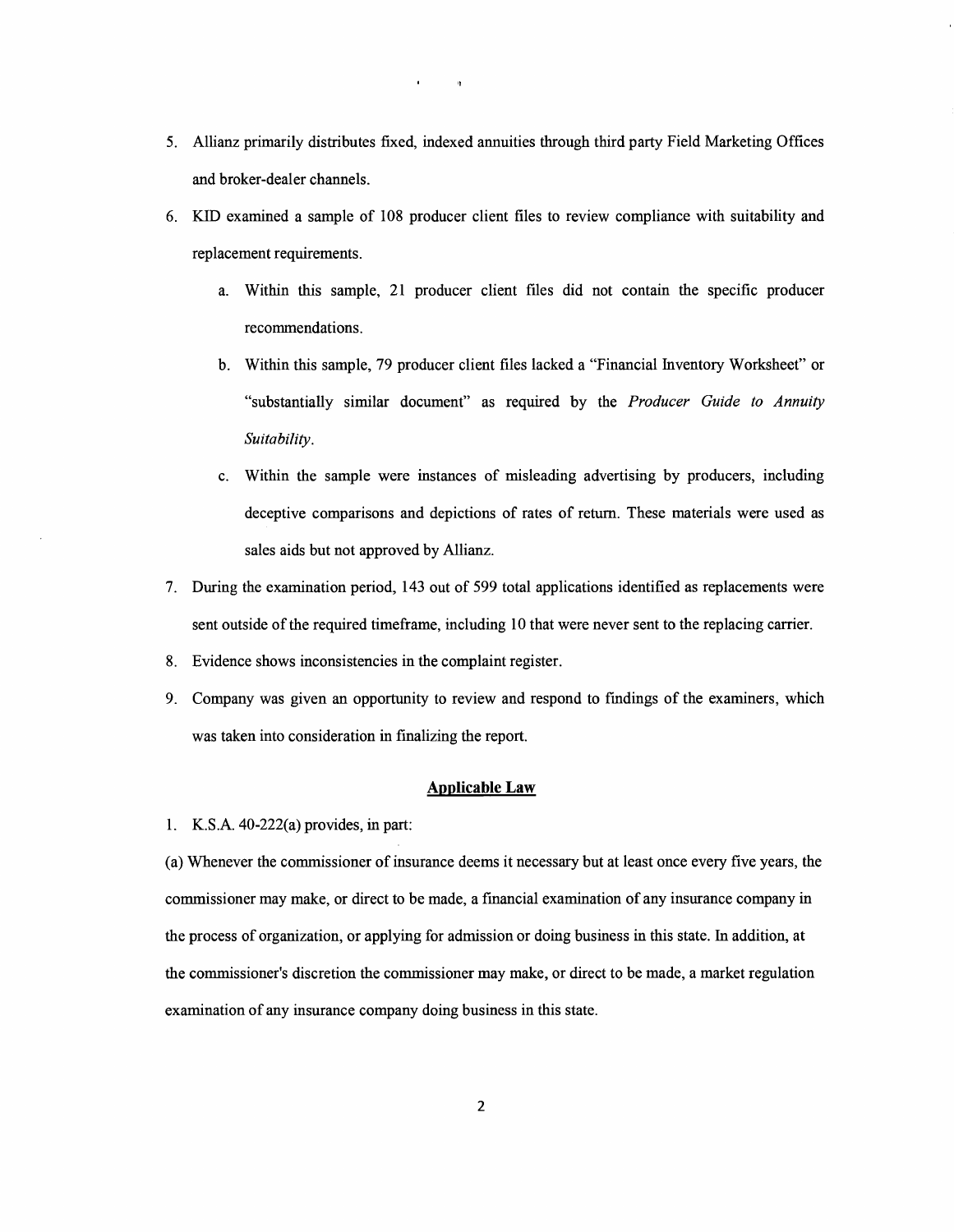(b) In scheduling and determining the nature, scope and frequency of examinations of financial condition, the commissioner shall consider such matters as the results of financial statement analyses and ratios, changes in management or ownership, actuarial opinions, reports of independent certified public accountants and other criteria as set forth in the examiner's handbook adopted by the national association of insurance commissioners and in effect when the commissioner exercises discretion under this subsection.

( c) For the purpose of such examination, the commissioner of insurance or the persons appointed by the commissioner, for the purpose of making such examination shall have free access to the books and papers of any such company that relate to its business and to the books and papers kept by any of its agents and may examine under oath, which the commissioner or the persons appointed by the commissioner are empowered to administer, the directors, officers, agents or employees of any such company in relation to its affairs, transactions and condition ....

2. K.S.A. 40-2, 125 provides, in part:

a) If the commissioner determines after notice and opportunity for a hearing that any person has engaged or is engaging in any act or practice constituting a violation of any provision of Kansas insurance statutes or any rule and regulation or order thereunder, the commissioner may in the exercise of discretion, order any one or more of the following:

( 1) Payment of a monetary penalty of not more than \$1,000 for each and every act or violation, unless the person knew or reasonably should have known such person was in violation of the Kansas insurance statutes or any rule and regulation or order thereunder, in which case the penalty shall be not more than \$2,000 for each and every act or violation; (2) suspension or revocation of the person's license or certificate if such person knew or reasonably should have known that such person was in violation of the Kansas insurance statutes

or any rule and regulation or order thereunder; or

3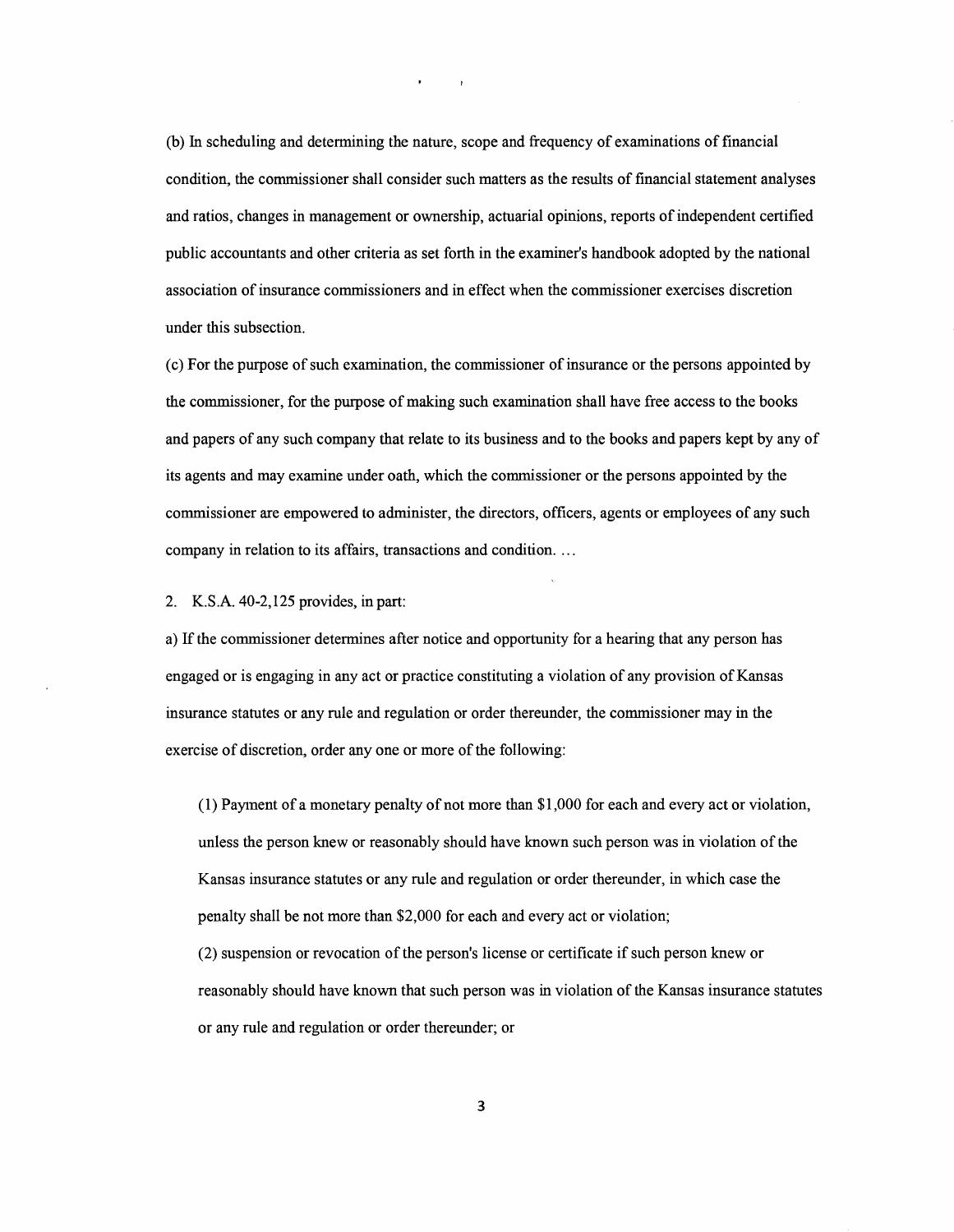(3) that such person cease and desist from the unlawful act or practice and take such affirmative action as in the judgment of the commissioner will cany out the purposes of the violated or potentially violated provision.

3. K.S.A. 40-2404 provides, in part:

The following are hereby defined as unfair methods of competition and unfair or deceptive acts or practices in the business of insurance:

 $\bullet$ 

(1) *Misrepresentations and false advertising of insurance policies.* Making, issuing, circulating or causing to be made, issued or circulated, any estimate, illustration, circular, statement, sales presentation, omission or comparison which:

(a) Misrepresents the benefits, advantages, conditions or terms of any insurance policy;

(b) misrepresents the dividends or share of the surplus to be received on any insurance policy;

(c) makes any false or misleading statements as to the dividends or share of surplus previously paid on any insurance policy;

( d) is misleading or is a misrepresentation as to the fmancial condition of any person, or as to the legal reserve system upon which any life insurer operates;

( e) uses any name or title of any insurance policy or class of insurance policies misrepresenting the true nature thereof;

(f) is a misrepresentation for the purpose of inducing or tending to induce the lapse, forfeiture, exchange, conversion or surrender of any insurance policy;

(g) is a misrepresentation for the purpose of effecting a pledge or assignment of or effecting a loan against any insurance policy; or

(h) misrepresents any insurance policy as being shares of stock.

(2) *False information and advertising generally.* Making, publishing, disseminating, circulating or placing before the public, or causing, directly or indirectly, to be made, published, disseminated, circulated or placed before the public, in a newspaper, magazine or other publication, or in the form of a notice, circular, pamphlet, letter or poster, or over any radio or television station, or in any other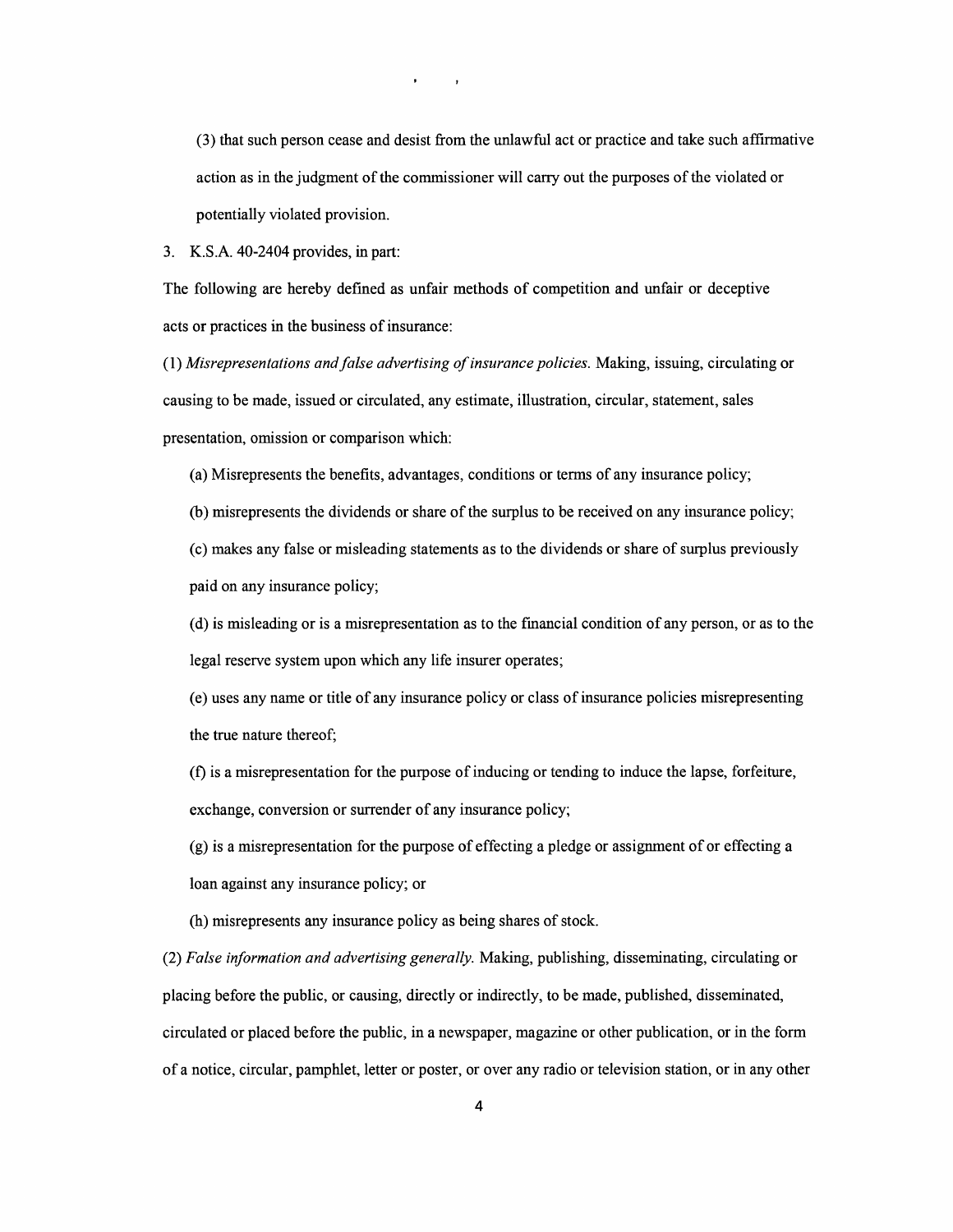way, an advertisement, announcement or statement containing any assertion, misrepresentation or statement with respect to the business of insurance or with respect to any person in the conduct of such person's insurance business, which is untrue, deceptive or misleading.

 $\ddotsc$ 

(10) Failure to maintain complaint handling procedures. Failure of any person, who is an insurer on an insurance policy, to maintain a complete record of all the complaints which it has received since the date of its last examination under K.S.A. 40-222 , and amendments thereto; but no such records shall be required for complaints received prior to the effective date of this act. The record shall indicate the total number of complaints, their classification by line of insurance, the nature of each complaint, the disposition of the complaints, the date each complaint was originally received by the insurer and the date of final disposition of each complaint. For purposes of this subsection, "complaint" means any written communication primarily expressing a grievance related to the acts and practices set out in this section.

## 4. K.S.A. 40-2407 provides:

(a) If, after such hearing, the commissioner shall determine that the person charged has engaged in an unfair method of competition or an unfair or deceptive act or practice, the commissioner shall render an order requiring such person to cease and desist from engaging in such method of competition, act or practice and if the act or practice is a violation of K.S.A. 40-2404, and amendments thereto, the commissioner may in the exercise of discretion order any one or more of the following:

(1) Payment of a monetary penalty of not more than \$1,000 for each and every act or violation, but not to exceed an aggregate penalty of \$10,000, unless the person knew or reasonably should have known such person was in violation of this act, in which case the penalty shall be not more than \$5,000 for each and every act or violation, but not to exceed an aggregate of \$50,000 in any six-month period.

5. K.A.R. 40-2-12 Replacement of life insurance and annuities, provides, in part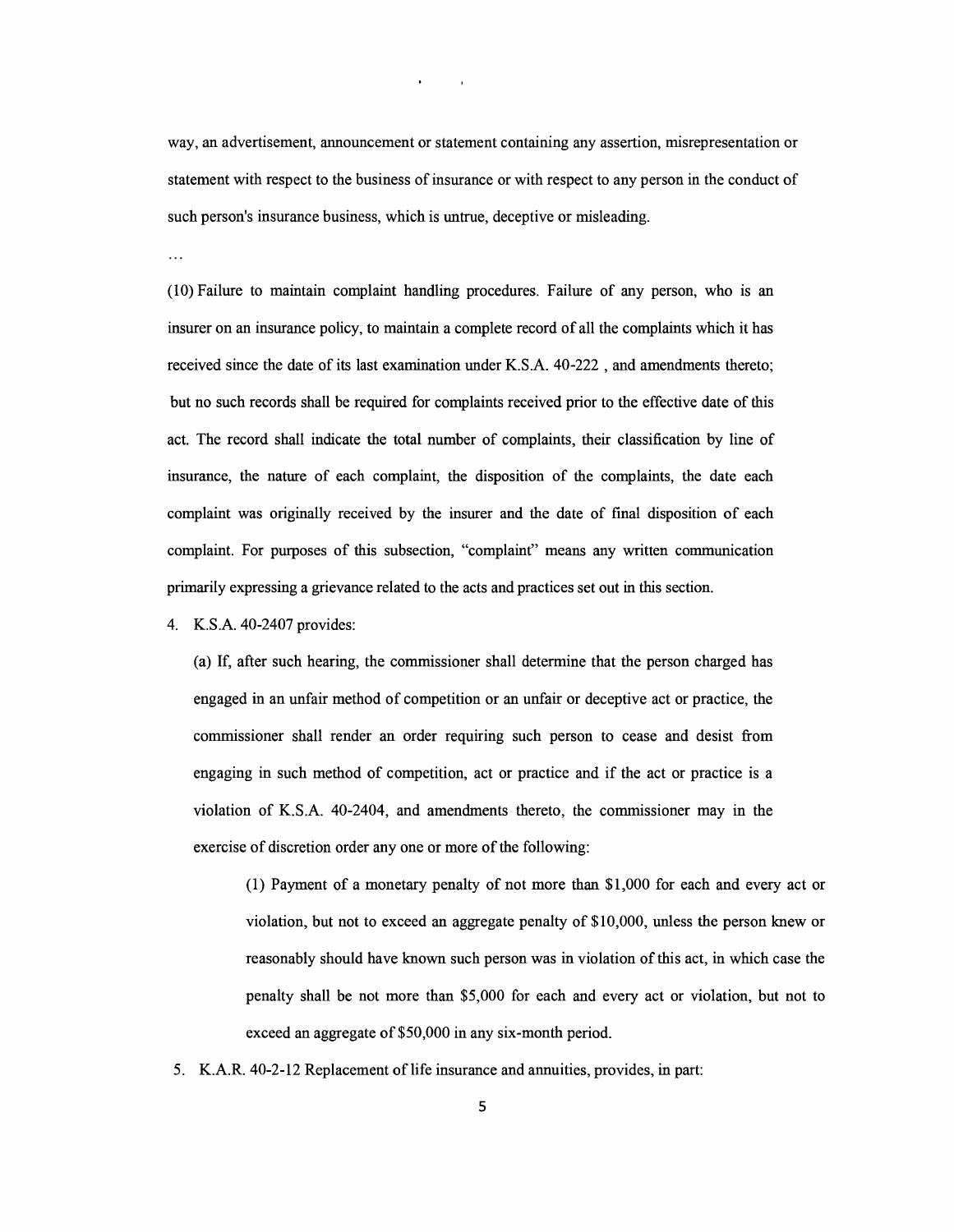(a)(7) "Replacement" means each transaction in which new life insurance may be purchased from an agent who knows, or reasonably should know that, as a party of the transaction in or in consequence of it, a previously existing life insurance has been or is likely to be: (A) Lapsed or surrendered; (B) converted into paid-up insurance, continued as extended term insurance or another form of non-forfeiture benefit; (C) converted to effect a reduction either in the amount of the existing life insurance, or in the period of time the existing life insurance will continue in force; (D) reissued with a reduction in amount so that substantial cash values are released; (E) assigned as collateral for a loan or subjected to substantial borrowing of loan values in single or multiple transactions.

 $\ddotsc$ 

( c) Each life insurance agent shall: ( 1) Obtain a statement signed by the applicant as a part of each life insurance application as to whether the new insurance will replace existing life insurance; and (2) submit to the insurer in connection with each life insurance application a statement as to whether, to the best of the agent's knowledge, a life insurance replacement is involved in the transaction.

( d) When a replacement is involved, each life insurance agent shall: ( 1) Include as part of each application a list of all existing life insurance policies to be replaced and the name of each insurer which issued the insurance being replaced; (2) present to the applicant, when the application is submitted, a copy of each sales proposal used, and a "notice to applicants regarding replacement of life insurance" described in section (h) in a form acceptable to the commissioner. The agent shall leave the forms with the applicant after explaining their content; (3) submit with the application a copy of each sales proposal used; and (4) have the applicant acknowledge receipt of the "notice to applicant regarding replacement of life insurance."

( e) Each insurer shall: ( 1) Inform its field representatives of the requirements of this regulation; (2) require with each application a statement signed by the applicant as to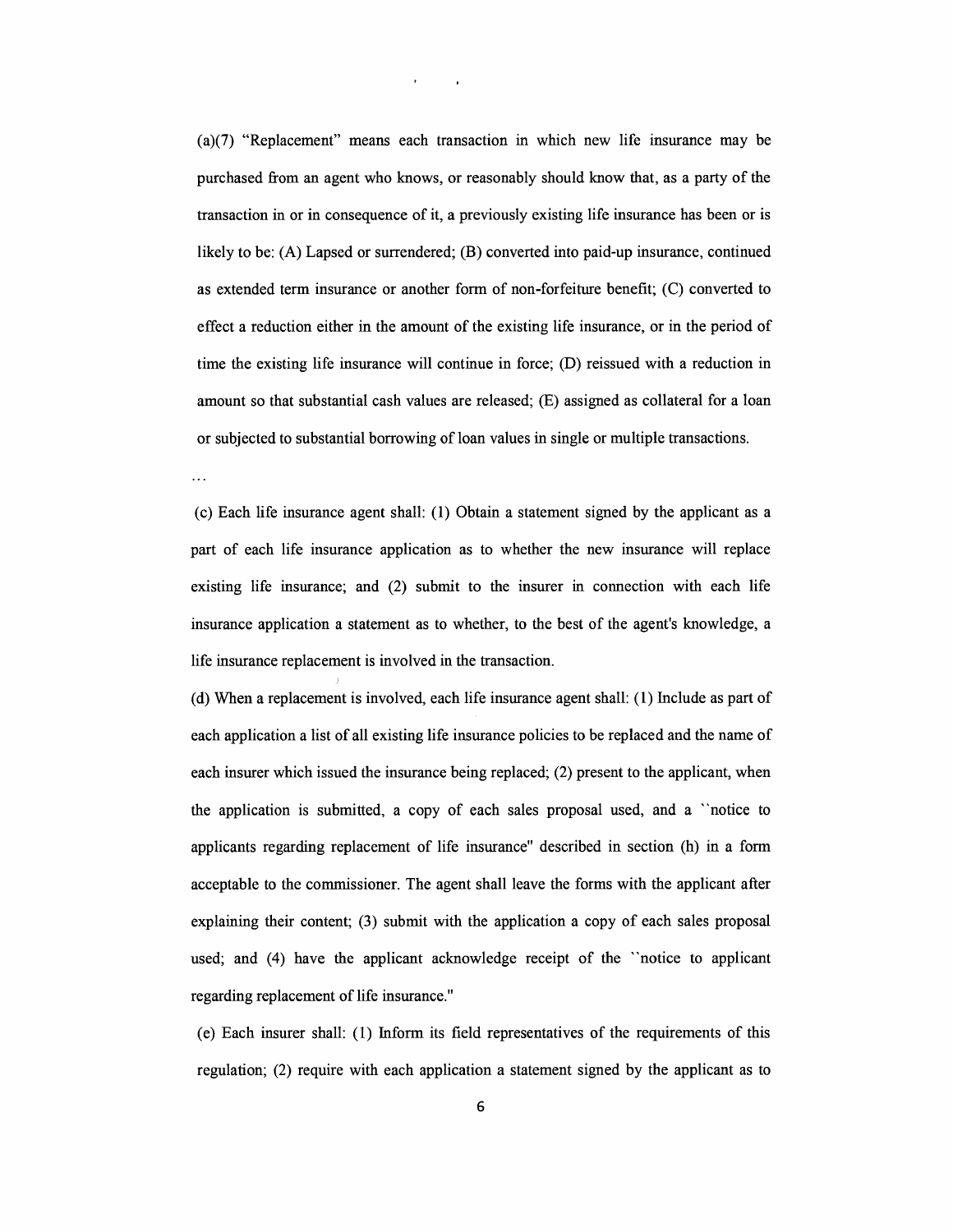whether the insurance will replace existing life insurance; and (3) require in connection with each application for life insurance a statement signed by the agent as to whether, to the best of the agent's knowledge, a life insurance replacement is involved in the transaction.

(f) When a replacement is involved, the replacing insurer shall:

( 1) Require with each application a list prepared by the agent of all existing life insurance policies to be replaced; (2) obtain a copy of any sales proposal used, proof of the receipt by the applicant of the ''notice to applicant regarding replacement of life insurance," and the name of each insurer whose insurance is being replaced; (3) within three working days, notify each insurer whose insurance is being replaced by another insurer; (4) delay, if it is not the existing insurer, policy issuance for 20 days after sending the notification required by subparagraph  $(3)$ ...

6. K.A.R. 40-2-l 4a, "Policy and Procedure Regarding Suitability in Annuity Transactions" provides, in part:

#### **Section 1.** Purpose

A. The purpose of this Policy and Procedure adopted by the Kansas commissioner of insurance ("commissioner") is to require insurers to establish a system to supervise recommendations and to set forth standards and procedures for recommendations to consumers that result in transactions involving annuity products so that the insurance needs and financial objectives of consumers at the time of the transaction are appropriately addressed.

## **Section 5.** Definitions

A. "Annuity" means an annuity that is an insurance product under State law that is individually solicited, whether the product is classified as an individual or group annuity.

 $\ddotsc$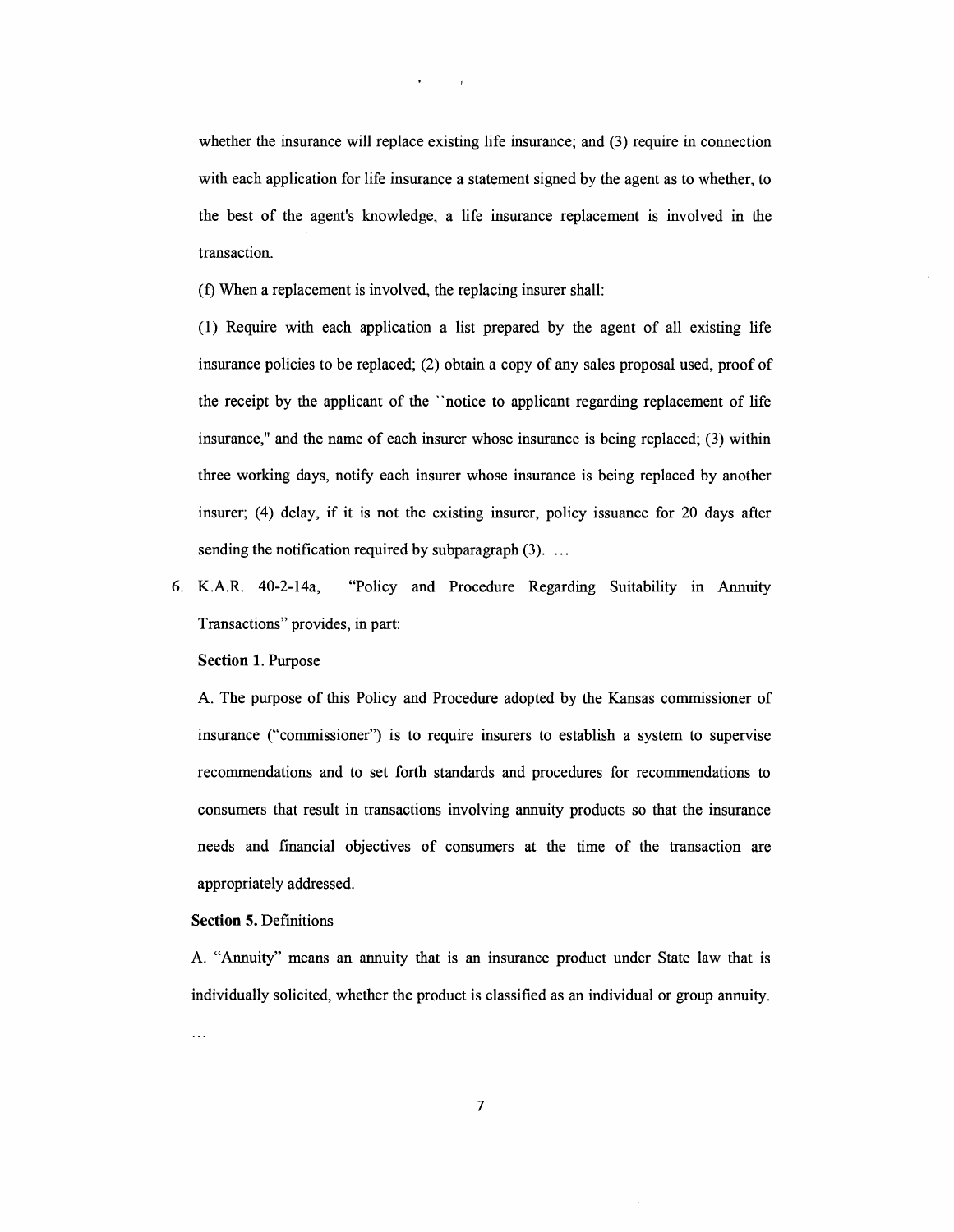E. "Insurer" means a company, including a fraternal benefit society, required to be licensed under the laws of this state to provide insurance products, including annuities.

F. "Insurance producer" means a person required to be licensed under the laws of this state to sell, solicit or negotiate insurance, including annuities. Insurance producer also includes the terms "insurance agent" or "agent."

G. "Recommendation" means advice provided by an insurance producer, or an insurer where no producer is involved, to an individual consumer that results in a purchase, exchange or replacement of an annuity in accordance with that advice.

H. "Replacement" means a transaction in which a new policy or contract is to be purchased, and it is known or should be known to the proposing producer, or to the proposing insurer if there is no producer, that by reason of the transaction, an existing policy or contract has been or is to be: (1) Lapsed, forfeited, surrendered or partially surrendered, assigned to the replacing insurer or otherwise terminated; (2) Converted to reduced paid-up insurance, continued as extended term insurance, or otherwise reduced in value by the use of nonforfeiture benefits or other policy values; (3) Amended so as to effect either a reduction in benefits or in the term for which coverage would otherwise remain in force or for which benefits would be paid; (4) Reissued with any reduction in cash value; or (5) Used in a financed purchase.

I. "Suitability information" means information that is reasonably appropriate to determine the suitability of a recommendation, including the following: (1) Age; (2) Annual income; (3) Financial situation and needs, including the financial resources used for the funding of the annuity; (4) Financial experience; (5) Financial objectives; (6) Intended use of the annuity; (7) Financial time horizon; (8) Existing assets, including investment and life insurance holdings; (9) Liquidity needs; ( 10) Liquid net worth; ( 11) Risk tolerance; and (12) Tax status.

8

 $\ddotsc$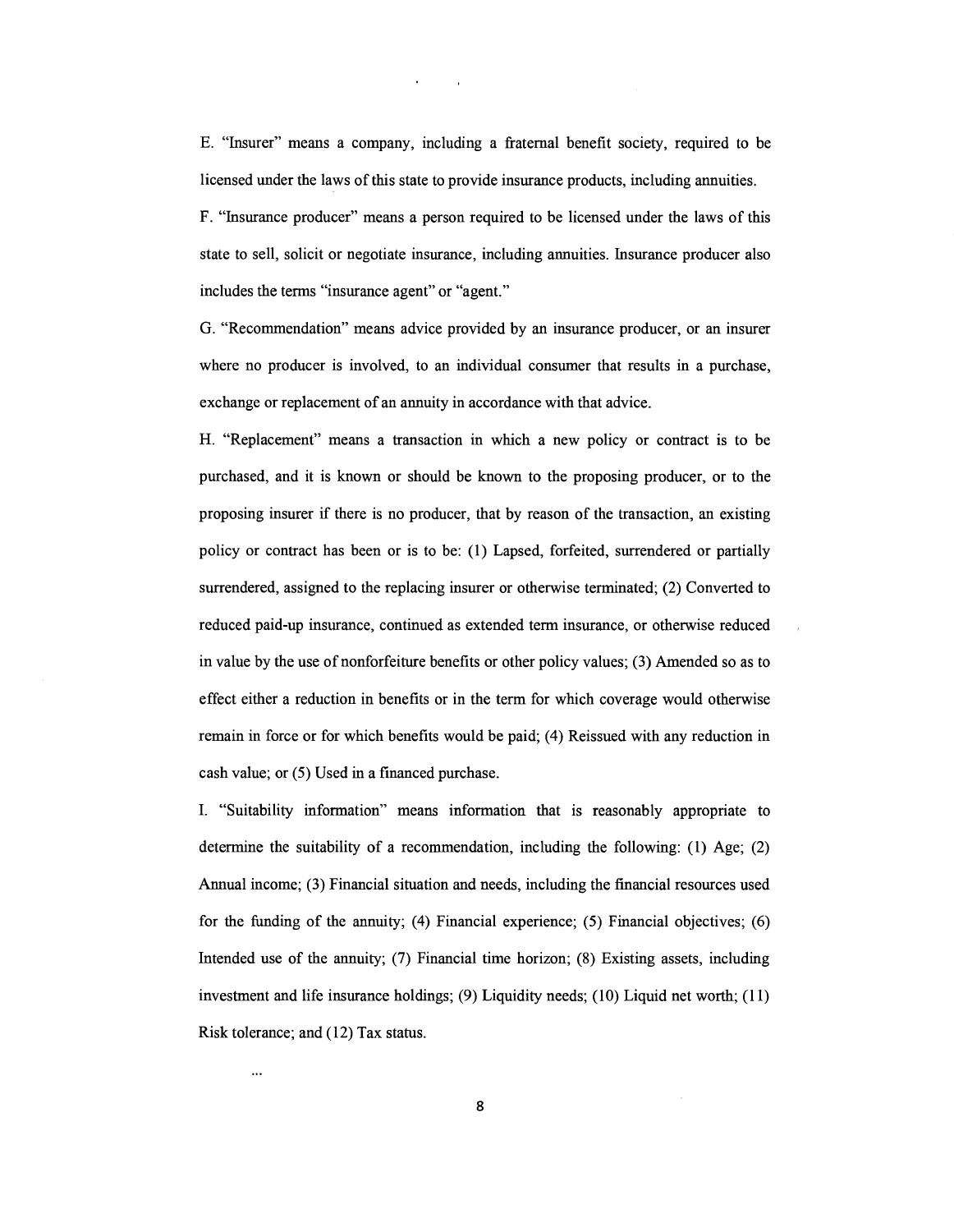#### **Section 6.** Duties of Insurers and of Insurance Producers

A. In recommending to a consumer the purchase of an annuity or the exchange of an annuity that results in another insurance transaction or series of insurance transactions, the insurance producer, or the insurer where no producer is involved, shall have reasonable grounds for believing that the recommendation is suitable for the consumer on the basis of the facts disclosed by the consumer as to his or her investments and other insurance products and as to his or her financial situation and needs, including the consumer's suitability information, and that there is a reasonable basis to believe all of the following: ( 1) The consumer has been reasonably informed of various features of the annuity, such as the potential surrender period and surrender charge, potential tax penalty if the consumer sells, exchanges, surrenders or annuitizes the annuity, mortality and expense fees, investment advisory fees, potential charges for and features of riders, limitations on interest returns, insurance and investment components and market risk; (2) The consumer would benefit from certain features of the annuity, such as tax-deferred growth, annuitization or death or living benefit; (3) The particular annuity as a whole, the underlying subaccounts to which funds are allocated at the time of purchase or exchange of the annuity, and riders and similar product enhancements, if any, are suitable (and in the case of an exchange or replacement, the transaction as a whole is suitable) for the particular consumer based on his or her suitability information; and (4) In the case of an exchange or replacement of an annuity, the exchange or replacement is suitable including taking into consideration whether: (a) The consumer will incur a surrender charge, be subject to the commencement of a new surrender period, lose existing benefits (such as death, living or other contractual benefits), or be subject to increased fees, investment advisory fees or charges for riders and similar product enhancements; (b) The consumer would benefit from product enhancements and improvements; and (c) The consumer has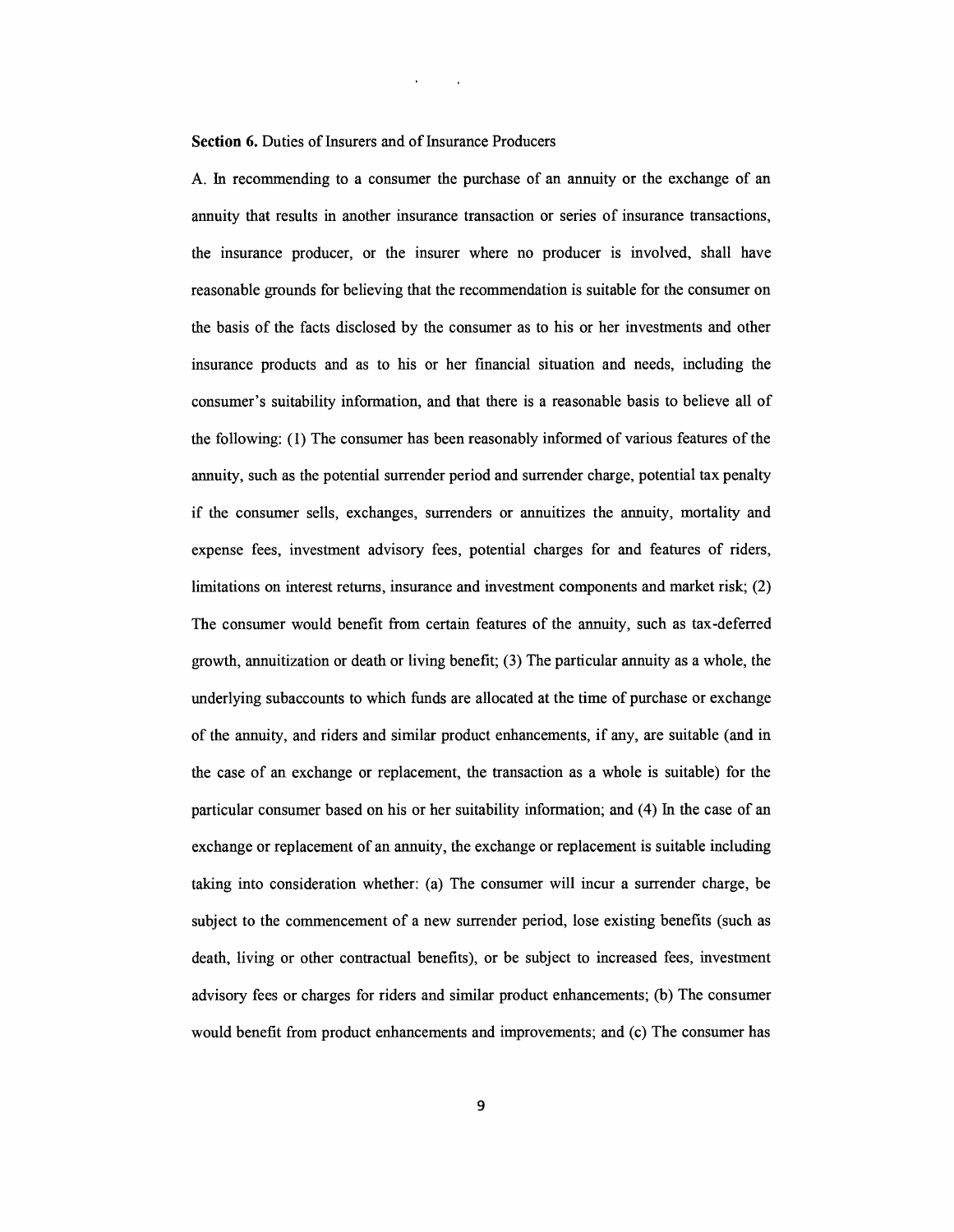had another annuity exchange or replacement and, in particular, an exchange or replacement within the preceding 36 months.

B. Prior to the execution of a purchase, exchange or replacement of an annuity resulting from a recommendation, an insurance producer, or an insurer where no producer is involved, shall make reasonable efforts to obtain the consumer's suitability information.

C. Except as permitted under subsection D, an insurer shall not issue an annuity recommended to a consumer unless there is a reasonable basis to believe the annuity is suitable based on the consumer's suitability information.

E. An insurance producer or, where no insurance producer is involved, the responsible insurer representative, shall at the time of sale: (1) Make a record of any recommendation subject to section 6A of this regulation Policy and Procedure; (2) Obtain a customer signed statement documenting a customer's refusal to provide suitability information, if any; and (3) Obtain a customer signed statement acknowledging that an annuity transaction is not recommended if a customer decides to enter into an annuity transaction that is not based on the insurance producer's or insurer's recommendation.

F. (1) An insurer shall establish a supervision system that is reasonably designed to achieve the insurer's and its insurance producers' compliance with this Policy and Procedure, including, but not limited to, the following: (a) The insurer shall maintain reasonable procedures to inform its insurance producers of the requirements of this Policy and Procedure and shall incorporate the requirements of this Policy and Procedure into relevant insurance producer training manuals; (b) The insurer shall establish standards for insurance producer product training and shall maintain reasonable procedures to require its insurance producers to comply with the requirements of section 7 of this Policy and Procedure; (c) The insurer shall provide product-specific training and training materials which explain all material features of its annuity products to its insurance producers; (d) The insurer shall maintain procedures for review of each recommendation prior to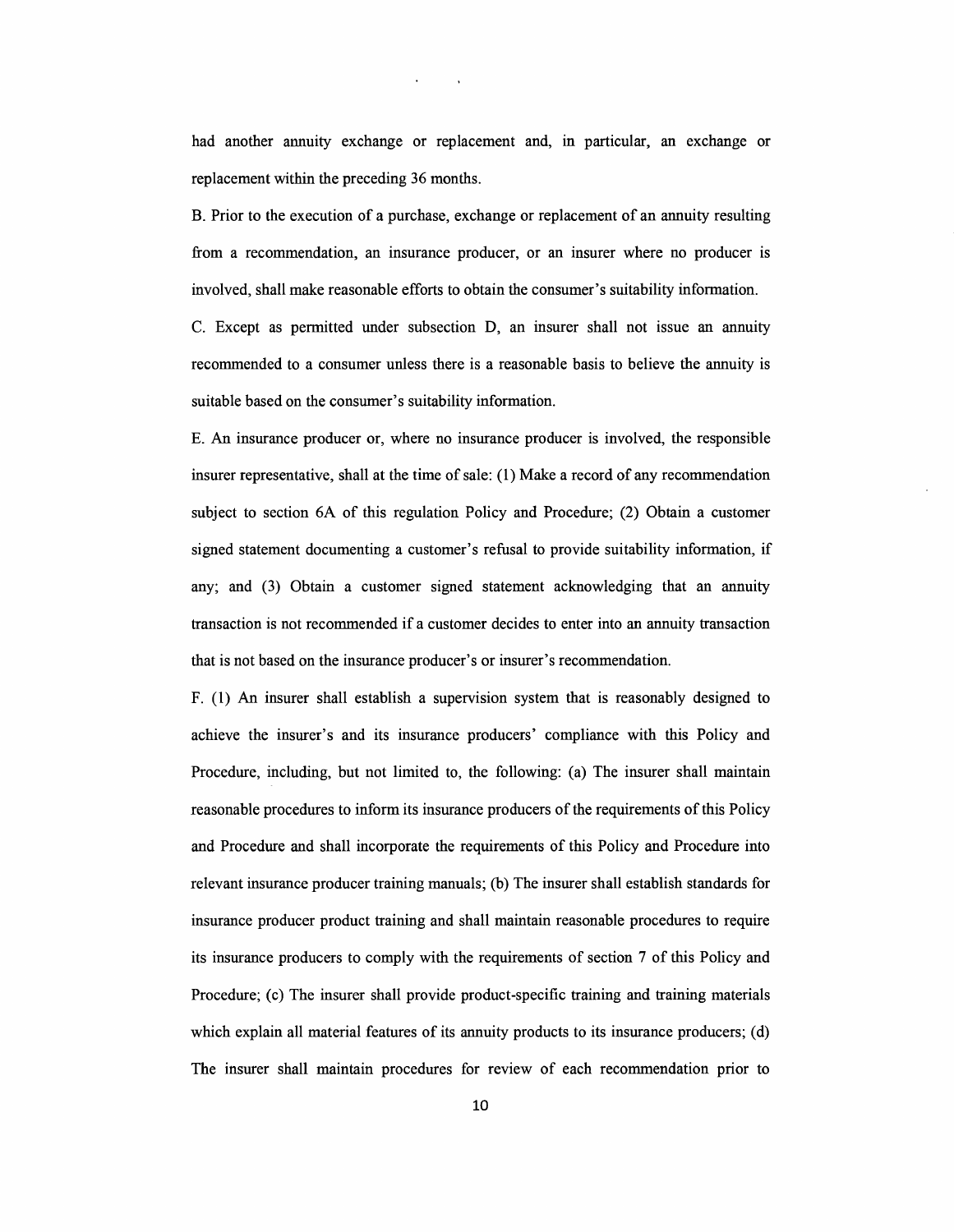issuance of an annuity that are designed to ensure that there is a reasonable basis to determine that a recommendation is suitable. Such review procedures may apply a screening system for the purpose of identifying selected transactions for additional review and may be accomplished electronically or through other means including, but not limited to, physical review. Such an electronic or other system may be designed to require additional review only of those transactions identified for additional review by the selection criteria; (e) The insurer shall maintain reasonable procedure to detect recommendations that are not suitable. This may include, but is not limited to, confirmation of consumer suitability information, systematic customer surveys, interviews, confirmation letters and programs of internal monitoring. Nothing in this subparagraph prevents an insurer from complying with this subparagraph by applying sampling procedures, or by confirming suitability information after issuance or delivery of the annuity; and

(f) The insurer shall annually provide a report to senior management, including to the senior manager responsible for audit functions, which details a review, with appropriate testing, reasonably designed to determine the effectiveness of the supervision system, the exceptions found, and corrective action taken or recommended, if any. (2) (a) Nothing in this subsection restricts an insurer from contracting for performance of a function (including maintenance of procedures) required under paragraph (1). An insurer is responsible for taking appropriate corrective action and may be subject to sanctions and penalties pursuant to section 8 of this Policy and Procedure regardless of whether the insurer contracts for performance of a function and regardless of the insurer's compliance with subparagraph (b) of this paragraph. (b) An insurer's supervision system under paragraph ( 1) shall include supervision of contractual performance under this subsection. This includes, but is not limited to, the following: (i) Monitoring and, as appropriate, conducting audits to assure that the contracted function is properly performed; and (ii)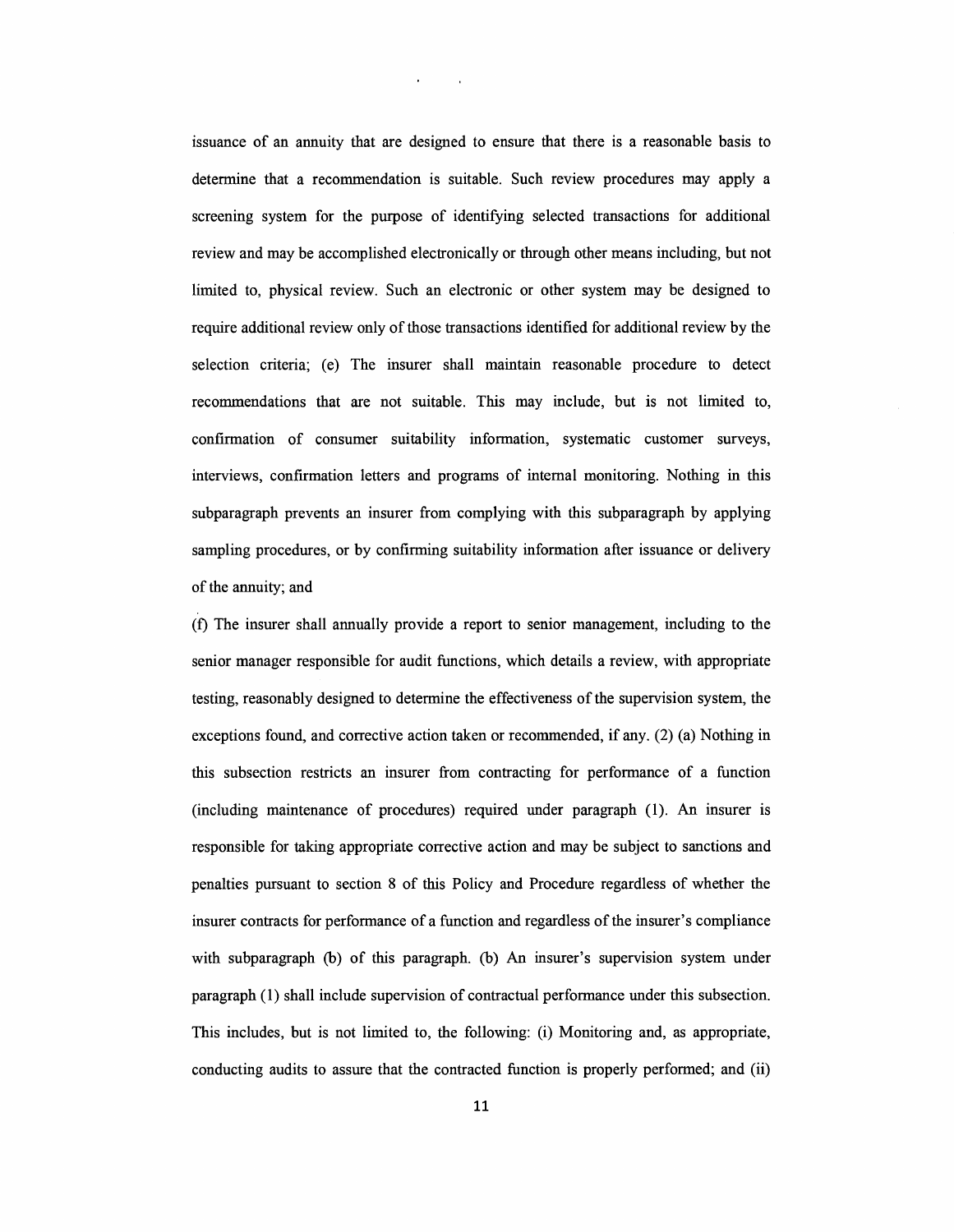Annually obtaining a certification from a senior manager who has responsibility for the contracted function that the manager has a reasonable basis to represent, and does represent, that the function is properly performed. (3) An insurer is not required to include in its system of supervision an insurance producer's recommendations to consumers of products other than the annuities offered by the insurer.

**Section 8.** Compliance Mitigation; Penalties

- A. An insurer is responsible for compliance with this Policy and Procedure. If a violation occurs, either because of the action or inaction of the insurer or its insurance producer, the commissioner may order: (I) An insurer to take reasonably appropriate corrective action for any consumer harmed by the insurer's, or by its insurance producer's, violation of this Policy and Procedure; (2) A general agency, independent agency or the insurance producer to take reasonably appropriate corrective action for any consumer harmed by the insurance producer's violation of this Policy and Procedure; and (3) Appropriate penalties and sanctions. B. Any applicable penalty under K.S.A. 40-2407 for a violation of this
- B. Policy and Procedure may be reduced or eliminated [, according to a schedule adopted by the commissioner,] if corrective action for the consumer was taken promptly after a violation was discovered or the violation was not part of a pattern or practice.

#### **Section 9.** Recordkeeping

A. Insurers, general agents, independent agencies and insurance producers shall maintain or be able to make available to the commissioner records of the information collected from the consumer and other information used in making the recommendations that were the basis for insurance transactions for five years after the insurance transaction is completed by the insurer. An insurer is permitted, but shall not be required, to maintain documentation on behalf of an insurance producer. B. Records required to be maintained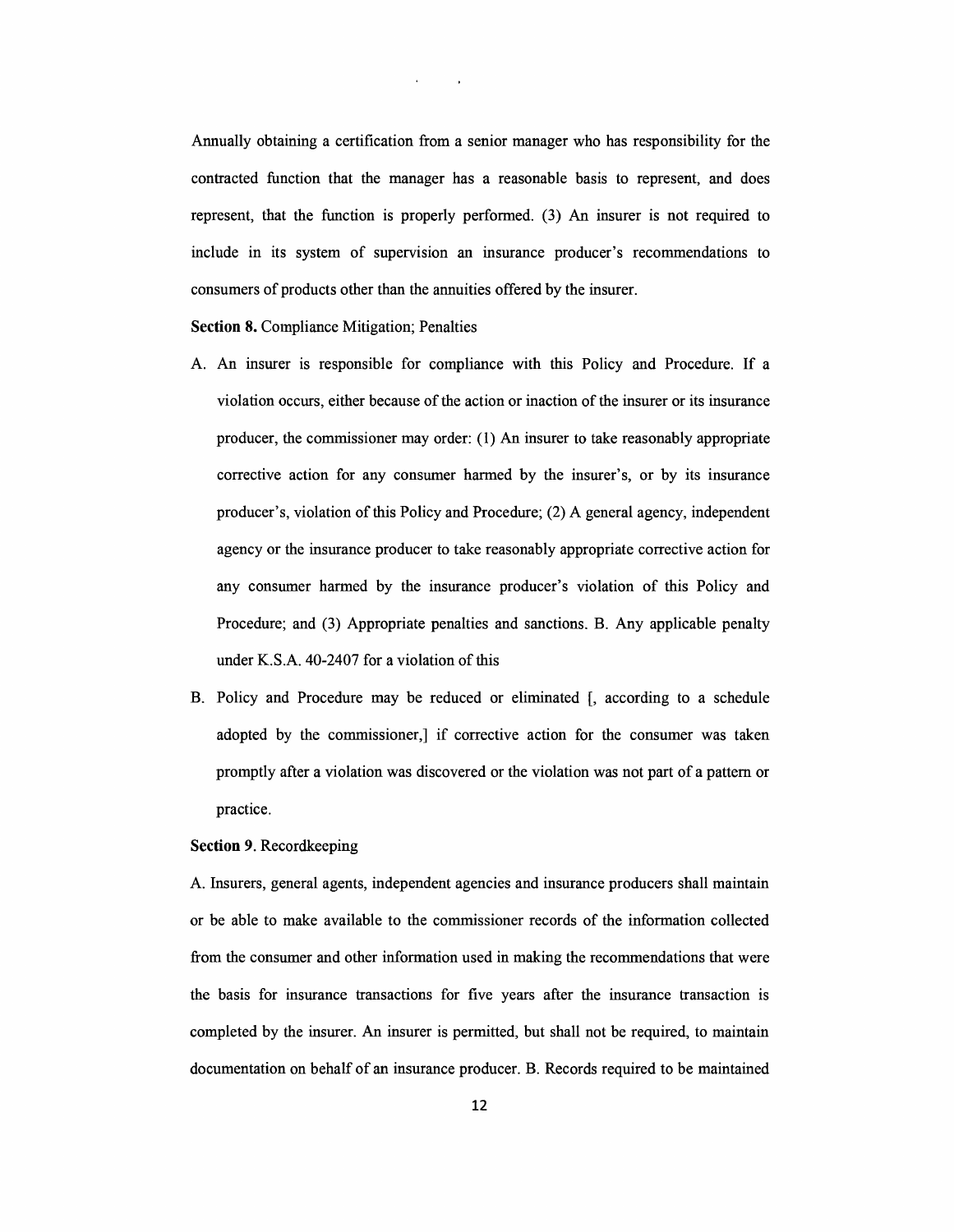by this Policy and Procedure may be maintained in paper, photographic, micro-process, magnetic, mechanical or electronic media or by any process that accurately reproduces the actual document.

6. K.A.R. 40-9-118 provides, in part:

Section 2. Definitions

For the purpose of this Policy and Procedure:

- A. ( 1) "Advertisement" means material designed to create public interest in life insurance or annuities or in an insurer or in an insurance producer; or to induce the public to purchase, increase, modify, reinstate, borrow on, surrender, replace or retain a policy including:
	- (a) Printed and published material, audiovisual material and descriptive literature of an insurer or insurance producer used in direct mail, newspapers, magazines, radio and television scripts, telemarketing scripts, billboards and similar displays, the Internet, and social media or any other mass communication media.
	- (b) Descriptive literature and sales aids of all kinds, authored by the insurer, its insurance producers, or third parties, issued, distributed or used by the insurer or insurance producer; including but not limited to circulars, leaflets, booklets, web pages, social media, depictions, illustrations and form letters;
	- (c) Material used for the recruitment, training and education of an insurer's insurance producers which is designed to be used or is used to induce the public to purchase, increase, modify, reinstate, borrow on, surrender, replace or retain a policy;
	- ( d) Prepared sales talks, presentations and materials for use by insurance producers.

Section 4.

A. Advertisements shall be truthful and not misleading in fact or by implication. The form and content of an advertisement of a policy shall be sufficiently complete and clear so as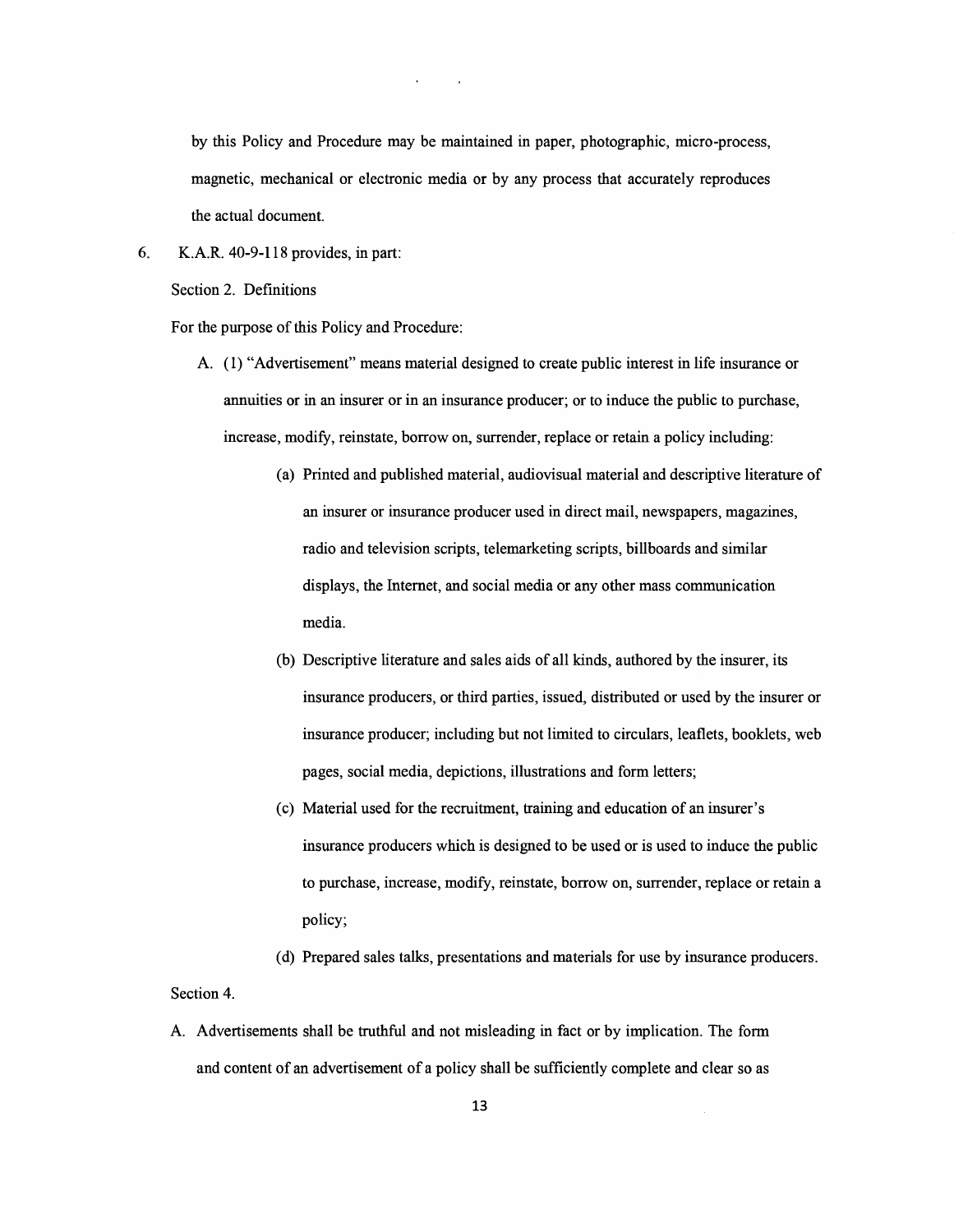to avoid deception. It shall not have the capacity or tendency to mislead or deceive. Whether an advertisement has the capacity or tendency to mislead or deceive shall be determined by the Commissioner of Insurance from the overall impression that the advertisement may be reasonably expected to create upon a person of average education or intelligence within the segment of the public to which it is directed.

#### **Conclusions of Law and Orders**

Based on the Findings of Fact enumerated in Paragraphs #1 through #14 and the applicable law

# cited above, **THE COMMISSIONER OF INSURANCE MAKES THE FOLLOWING ORDERS:**

- 1. The Commissioner of Insurance has jurisdiction over this matter pursuant to K.S.A. 40-222, and shall retain jurisdiction to issue any further orders deemed necessary.
- 2. Allianz committed stated violations of Kansas law, as enumerated above.
- 3. Allianz shall pay a monetary penalty of \$60,000 total for violations of Kansas law.
- 4. The Report of Market Conduct Examination, including recommendations of examiners, is incorporated into this Order by reference. Allianz shall comply with recommendations of examiners. The Report will be published thirty days after service of Final Order.
- 5. Allianz neither admits nor denies the violations noted above.

# IT IS SO ORDERED THIS  $28^{\prime\prime}$  DAY OF JUNE, 2019, IN THE CITY OF TOPEKA, STATE **OF KANSAS.**

BY:

stin McFarland

General Counsel



APPROVED BY: